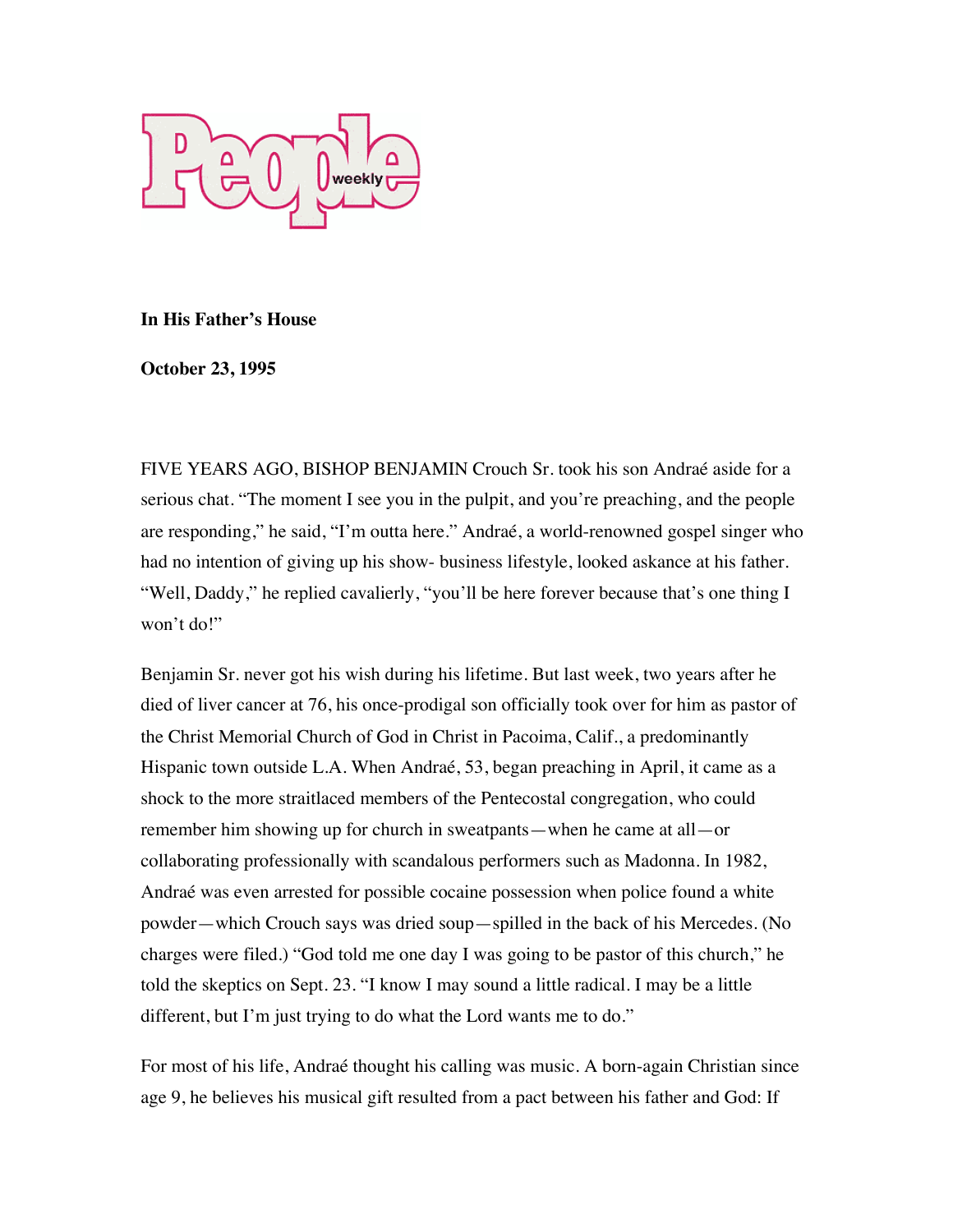God would give Andraé the gift of music, his father said, then he, Benjamin Sr., would become a pastor. One Sunday when Benjamin Sr. was a guest speaker at a church in Val Verde, Calif., he called Andraé, then 11, to the church piano as the choir sang "What a Friend We Have in Jesus." Miraculously, Crouch, who says he never before had played the piano, was able to find the keynote. For a shy boy who stammered so badly that his twin sister Sandra often spoke for him, music became a way to conquer his impediment. "I started singing what I had to say," he recalls. "People became music to me because everything they said was a song."

Crouch proved to have a gift for songwriting too. At 14 he wrote his first song. In the 1960s he recorded the first of some 20 albums, eventually developing his signature rhythm-and-blues-influenced brand of gospel and collaborating with many secular musicians as well, from Diana Ross to Bob Dylan. "He does powerful things," says country vocalist and fan Barbara Mandrell. "When you're standing in the same room with him, you just feel it." After 20 years in the business—and several Grammys—Crouch was living in a large house in Woodland Hills and happily fine-tuning his high-rent celebrity lifestyle.

That part of his life ended abruptly in 1992 when his 72-year-old mother, Catherine, became the first of three members of his immediate family to die of cancer over a threeyear period. Andraé, who says he had been too busy even to get married, began to rethink his priorities. "There was a real gulf between Andraé the songwriter and Andraé the pastor," says Terri McFaddin, an evangelist who helped Crouch prepare for the ministry. "He used to be very distant. Whenever you had a conversation with him, it would be very superficial. When his mother passed, it was real sobering." Crouch moved into the family's two-bedroom house in Pacoima to be closer to his father. When Benjamin Sr. died in December 1993, Andraé's brother Benjamin Jr., at 53,

became minister of Christ Memorial. But five months later he, too, died, and the church was left without a pastor.

During that dark spring, as they searched in vain for a replacement, Andraé and Sandra, also a well-known gospel singer, watched attendance fall off at the church their family had built. Then one day, according to Andraé, an unworldly force threw him to the floor